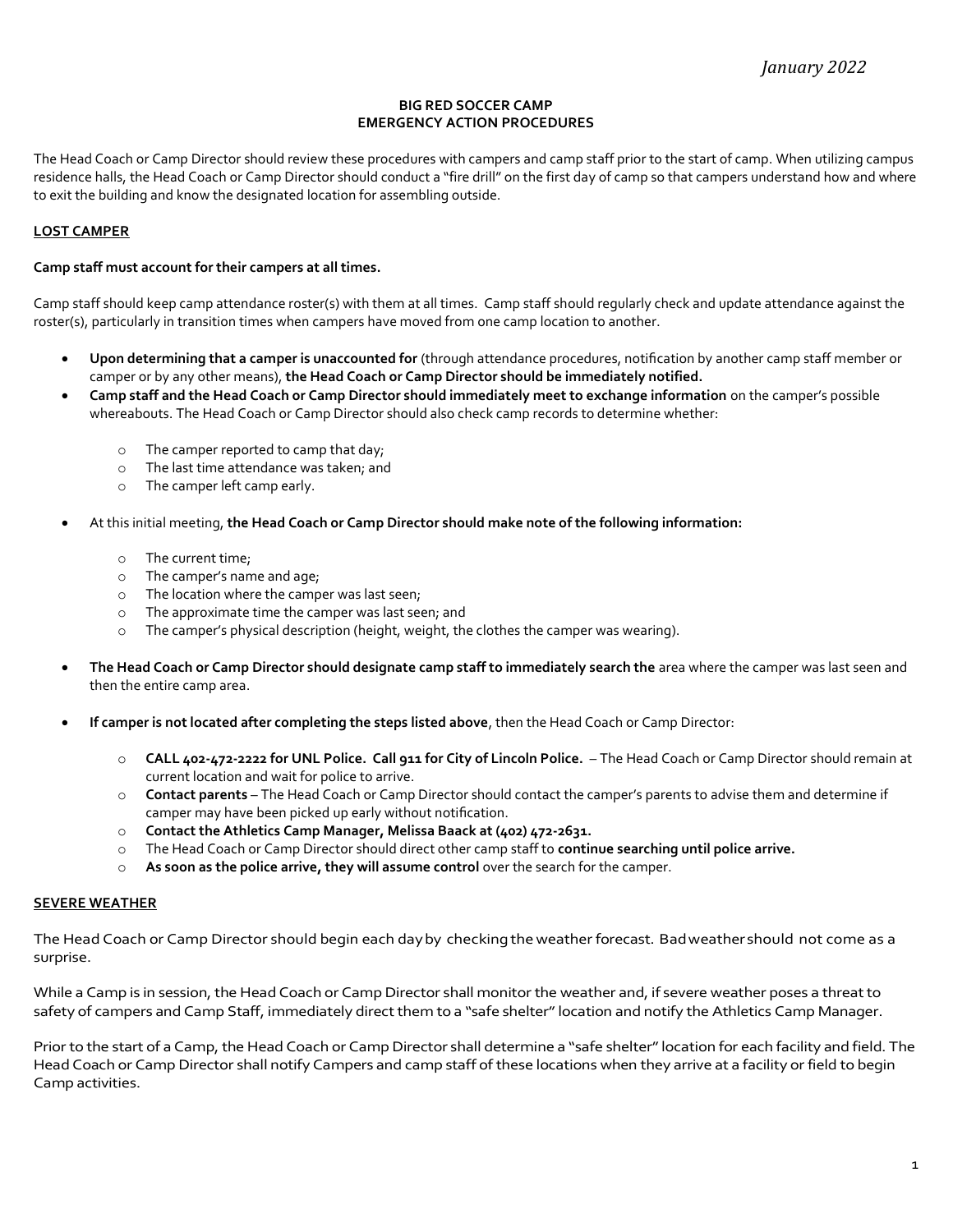# **LIGHTNING**

If lightning threatens when campers or camp staff are inside, they should:

- Stay inside;
- Stay away from open doors or windows, radiators, metal pipes, sinks, and plug-in electrical objects such as radios, electric typewriters, lamps, etc.;
- Not use plug-in electrical equipment; and
- Notify the Athletics Camp Manager.
	- o Do not use a "land line" telephone. Lightning may strike the telephone lines outside.

If lightning threatens when campers or camp staff are outside, they should:

- Seek safe shelter in a building, if possible.
- When there is no safe shelter nearby, avoid the highest object in the area (trees, poles, etc.)
	- $\circ$  Avoid being the highest object. If only isolated trees are nearby, then the best protection is to squat down and minimize contact with the ground (do not lie on the ground), keeping at least as far away from isolated trees as they are high (in case they are struck).
- Get rid of anything metal they may be wearing or carrying;
- If an electrical charge is felt (hair stands on end, skin tingles), lightning may be about to strike. Drop to their knees and bend forward, putting hands on knees.

A person struck by lightning receives a severe electrical shock and may be burned, but they carry no electrical charge and can be handled safely. If necessary, move the victim with care to safer location (remember, do not seek shelter under a tree). Evaluate and treat the person for shock, fractures and/or burns. A person struck by lightning can often be revived by prompt mouth-to-mouth resuscitation and cardiac compression (CPR).

# TORNADO OR TORNADO WARNING

Lincoln/Lancaster County Emergency Management will activate emergency sirens upon confirmation of a tornado. The duration of sirens is 3 minutes. Campers and camp staff should seek safe shelter upon activation of the sirens. It is not safe to leave the shelter until local radio, television stations or authorized campus emergency personnel announce that the warning has expired.

Where available, the University may provide supplemental notification of Lincoln/Lancaster County Emergency Management tornado warnings through one of the following methods:

- Amplified voice announcements over the public address system.
- UNL Alert. The UNL Alert is a mass notification system that sends text messages and emails to the device and address that a person designates. All camp staff who are also University employees should sign up at unlalert.unl.edu
- Other approved devices.

Safety procedures when campers or camp staff are inside:

- Move quickly to the tornado shelters listed on posters in University buildings.
- Do not use elevators.
- Stay away from windows.
- If a tornado strikes, help avoid telephone overloads. Do not use telephones (including cell phones) except for emergency.

Safety procedures when campers or camp staff are outside:

- Seek safe shelter indoors if possible. Parked motor vehicles are unsafe and should not be used for shelter.
- If an indoor shelter is not available and there is not time for escape, lie flat in a ditch or low spot.
- If you are on flat ground and are caught in the path of a tornado, always move at right angles to its path.

Camp staff are responsible for escorting campers with mobility impairments or physical disabilities to safety in a shelter in the event of a tornado or tornado warning.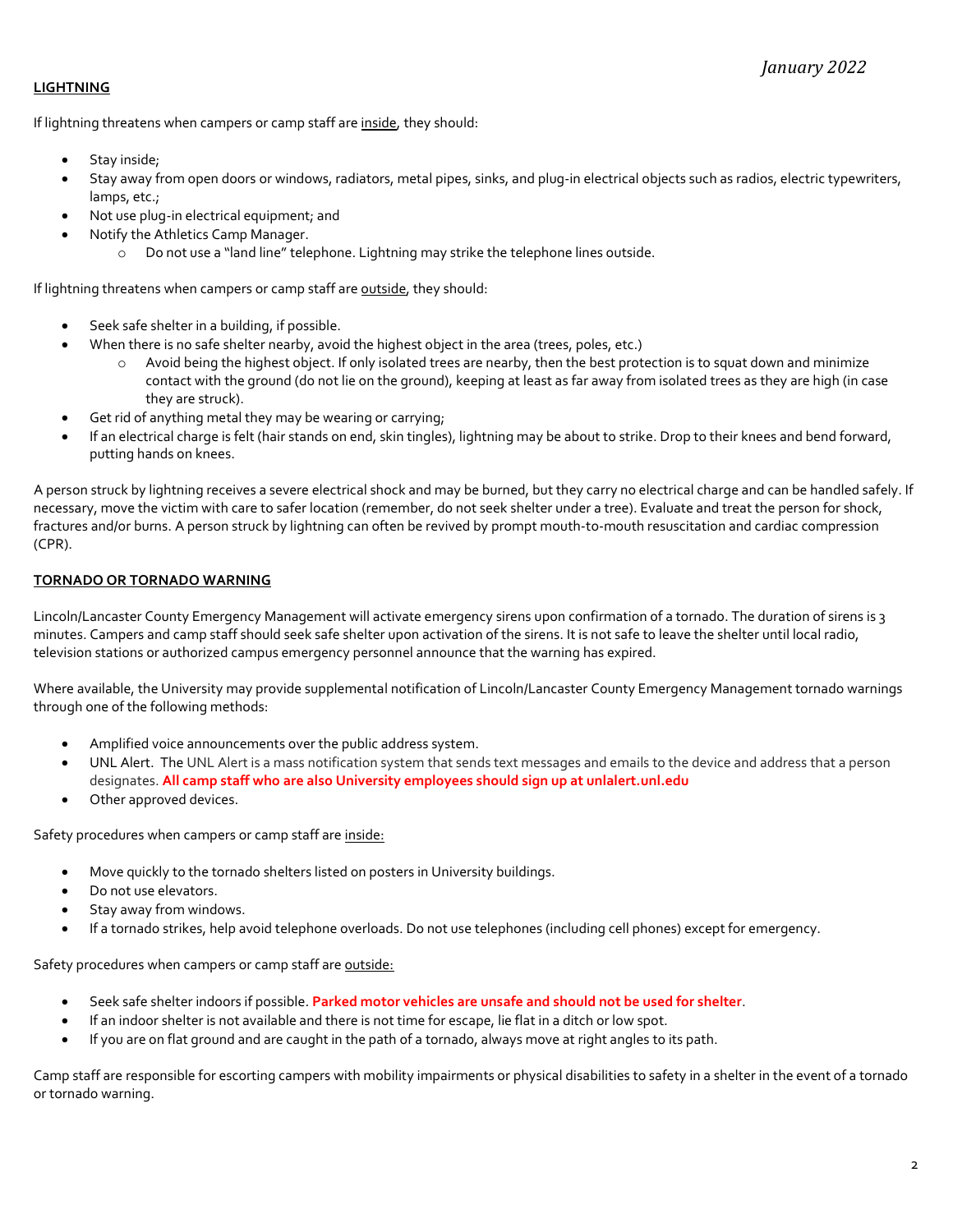## FIRE/EXPLOSION

Fires can cause serious injury, death and property loss. Be aware that fires may exist alone or in conjunction with another type of emergency, such as explosion, tornado or chemical spill.

## FIRE IN A BUILDING

- If campers or camp staff see a fire, they should pull the nearest fire alarm to evacuate the building. Camp staff should assemble the campers, leave the building immediately and gather in the designated assembly area.
	- o Camp Staff should assist any mobility-impaired campers to a stairwell or other point of refuge if possible. Report their location to the emergency response personnel.
- If campers hear the fire alarm, they should leave the building immediately and assemble in the designated assembly area.
	- o Camp staff should check the area of the building that they are supervising to ensure all campers and other camp staff are exiting the building.
	- o Since a fire nearby may not be noticeable by sight or smell, everyone is expected to exit a building immediately upon hearing the fire alarm.
- If possible, camp staff should shut down any equipment that could cause a secondary fire if left unattended.
- Know your emergency exit routes and be prepared to use an alternate route if necessary. Do not use elevators. If trapped in the building, try to reach a point of refuge, such as a stairwell, or stay by a window and wave a white flag to attract the attention of emergency responders.
- If possible, camp staff should close doors and windows when exiting a room, hallway or stairwell to confine the fire.
- Keep low if there is smoke.
- If you work at a camp location that is frequented by the public or camp spectators, announce that an evacuation has been ordered and ask people to exit the building. Healthy adults and young adults are expected to evacuate themselves upon hearing the fire alarm.
- Assemble a safe distance away from the building. Try to account for campers and camp staff known to have been in the building. Do not block driveways or areas that may be used by emergency response personnel.
- If pertinent knowledge of the fire is known, meet the Lincoln Fire Department or UNL Police personnel outside the main entrance of the building and provide them with all the information regarding the fire. Report the exact location of the fire, status of any injuries and/or location of mobility-impaired, or other persons, trapped in the building.
- Do not re-enter the building until the Fire Department has declared the building safe.

If a camp staff member chooses to use a fire extinguisher:

- The person must have already participated in EHS Fire Extinguisher Training.
- Always pull the fire alarm before attempting to use an extinguisher.
- Only use an extinguisher if the fire is small and in a contained area. If the fire is starting to spread, exit the building.
- Only attempt to use one extinguisher on the fire. If one extinguisher does not put out the fire, exit the building.
- Do not endanger yourself or others in an effort to put out a fire in the building.
- Report the use of a fire extinguisher to the building maintenance staff so that the extinguisher can be recharged.

## EXPLOSION IN A BUILDING

- From a safe location, pull the nearest fire alarm to evacuate the building.
- From a safe location, dial 911 and advise them of the location of the explosion and, if known, its seriousness and any possible injuries. Be sure to give your name, office location and telephone number. Do not hang up until released by them.
- Wait a safe distance outside the building until help arrives.
- Advise emergency personnel about the explosion area and any campers, camp staff or other people who may have been injured.

# FLOOD

- Evacuate as instructed by emergency personnel.
- If outside:
	- o Climb to higher ground and stay there.
	- Avoid walking through any floodwaters. If moving swiftly, even water 6 inches deep can sweep you off your feet.
- If in a car: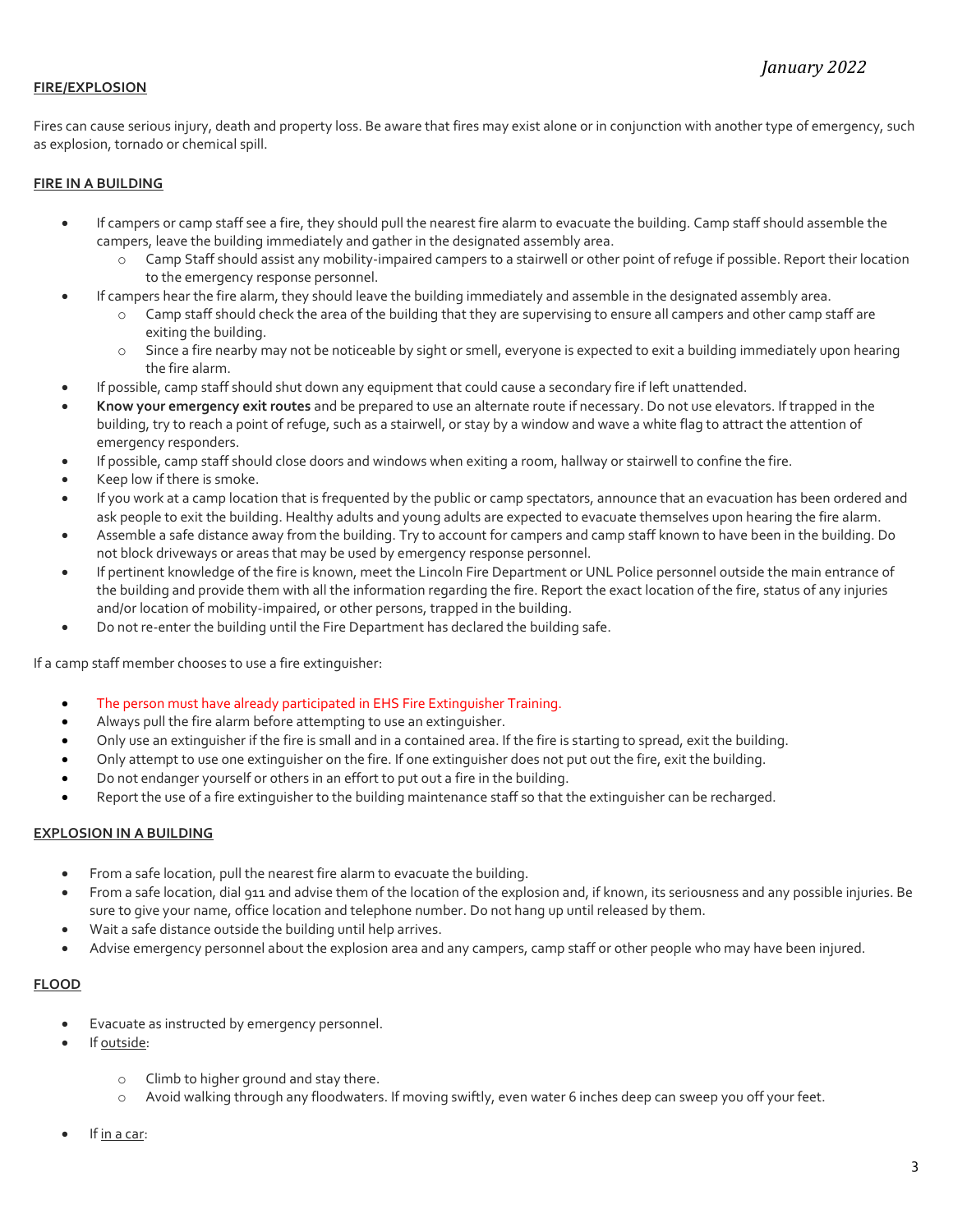- o If driving towards a flooded area, turn around and go another way.
- o If the car stalls, abandon it immediately and climb to higher ground. Many deaths have resulted from attempts to move stalled vehicles.

# During an evacuation:

- If advised to evacuate, do so immediately.
- Evacuation is much simpler and safer before floodwaters become too deep for ordinary vehicles to drive through.
- Listen to a battery-powered radio for evacuation instructions.
- Follow recommended evacuation routes -- shortcuts may be blocked.
- Leave early enough to avoid being marooned by flooded roads.

## After a flood:

- Do not return to a flooded area until authorities indicate it is safe to do so.
- Stay out of buildings if floodwaters remain around the building.
- Use extreme caution when otherwise entering buildings. Watch for loose plaster and ceilings that could fall.
- Be alert for fire hazards, such as broken or leaking gas lines, flooded electrical circuits, submerged appliances and flammable or explosive materials.

# EARTHQUAKE

The University of Nebraska-Lincoln campus is in a "moderate earthquake hazard zone". Earthquakes are unpredictable and may strike without warning. Earthquake injuries usually result from falling debris. Disruption of communication lines, light and power lines, and sewer and water mains can be expected.

If an earthquake strikes when campers and camp staff are inside, they should:

- Stay inside;
- Watch out for falling plaster, light fixtures, glass, bookcases, etc.;
- Stay away from windows and mirrors. Either crawl under a table or desk, sit or stand against an inside wall away from windows, or stand in a strong inside doorway. Assist others if necessary;
- Not use open flames.

If an earthquake strikes when campers and camp staff are outside, they should

- Avoid high buildings, walls, power poles, and other objects that may fall. Move to open areas away from hazards.
- If surrounded by buildings, seek shelter in the nearest strong one.

If an earthquake strikes when campers or camp staff are in a vehicle, they should:

- Stop in the nearest open area if possible.
- Stay in the vehicle.

After the tremor is over, camp staff should:

- Check for injured people.
- Not move seriously injured people unless they are in immediate danger.
- If it appears that the buildings may have been damaged, evacuate. Aftershocks can level severely damaged buildings.
- Not use the telephone except to report an emergency. If a call is necessary, dial 911 and report the situation. Be sure to give them your name, location, and telephone number.
- Not use plumbing or anything electrical (including elevators) until after the utility and electrical lines have been checked.
- Open doors carefully, watching for objects that may fall.
- Not use open flames that may ignite gases from disrupted utility lines.
- Not use matches or lighters. Natural gas lines may have been disrupted. Watch for fires that may have started.
- Keep streets clear for emergency vehicles.